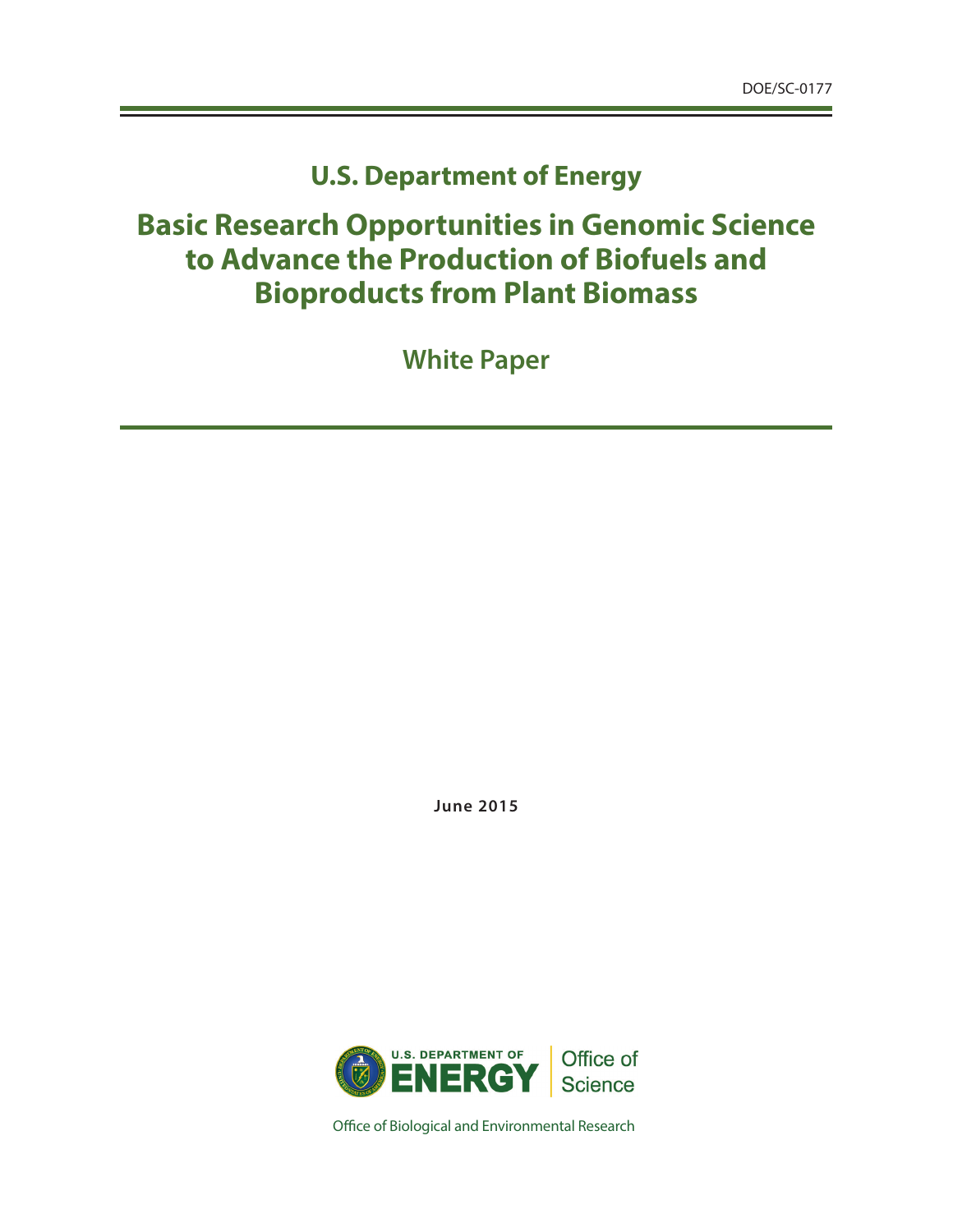## **Contents**

## **Contact**

#### N. Kent Peters

301.903.5549, kent.peters@science.energy.gov Genomic Science Program Biological Systems Science Division (science.energy.gov/ber/research/bssd/) Office of Biological and Environmental Research (science.energy.gov/ber/) Office of Science U.S. Department of Energy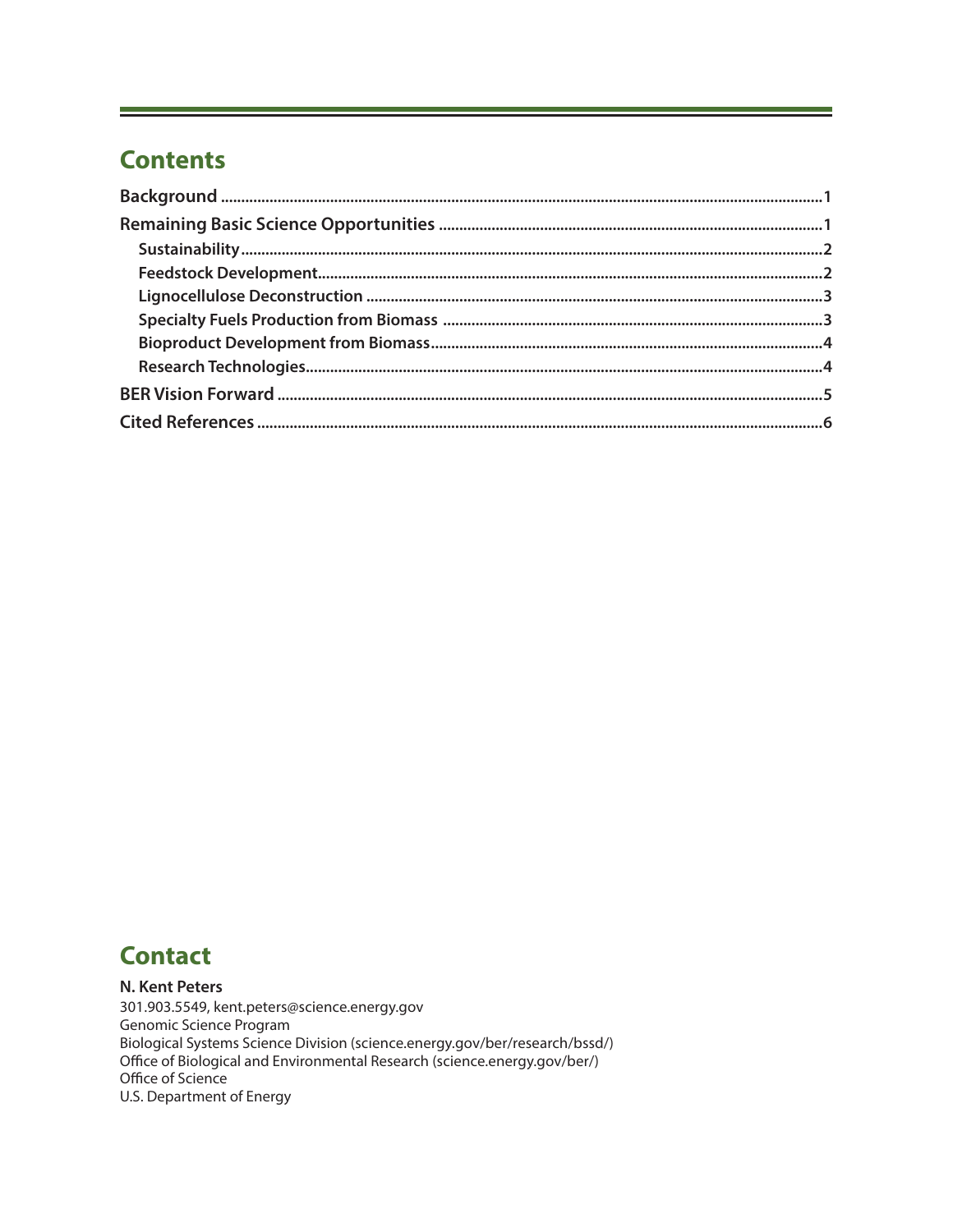### **Background**

The Genomic Science program of the Office of Biological and Environmental Research<sup>1</sup> (BER) within the U.S. Department of Energy (DOE) Office of Science focuses on understanding microbes, microbial communities, and plants as integrated systems of relevance to DOE's energy and environmental missions. One aspect of the program seeks to develop the fundamental science, research technologies, and knowledgebase necessary to enable the cost-effective, sustainable production of biofuels and bioproducts from plant biomass. This initial potential of biomass was outlined in the Billion-Ton Study (U.S. DOE 2005; update, U.S. DOE 2011a). Achieving multiple societal benefits underlies DOE's research efforts to support a viable and sustainable domestic lignocellulosic advanced biofuels and bioproducts industry. These benefits include ensuring future energy security, lowering greenhouse gas production to mitigate climate impacts, diversifying the range of available biobased products, producing less toxic chemicals and byproducts, creating jobs in rural areas, and improving the U.S. trade balance. An earlier DOE workshop sought ways to realize these benefits by accelerating the emergence of a robust, new cellulosic ethanol industry. The resulting report, *Breaking the Biological Barriers to Cellulosic Ethanol* (U.S. DOE 2006), outlined a path toward this future, emphasizing integrated research opportunities, from feedstock development to conversion technologies.

Since then, DOE BER has supported transformational bioenergy research through the DOE Bioenergy Research Centers (BRCs) and development of biomass feedstocks and biofuel-relevant microbes.<sup>2</sup> The BRCs, in particular, have led large multidisciplinary, team-oriented research efforts using integrated systems approaches intended to address key obstacles limiting the cost-effective production of advanced biofuels from renewable plant biomass. A number of important breakthroughs have resulted from this fundamental research, including (1) the demonstration that lignin composition and deposition can be genetically engineered to reduce plant cell wall recalcitrance without impacting plant viability; (2) the development of effective, commercially adaptable biomass pretreatments to lower costs; (3) discoveries of novel microbes and enzymatic pathways for more efficient deconstruction of lignocellulosic biomass; (4) proof-of-concept research for consolidated bioprocessing (CBP; i.e., the production of ethanol and other biofuels by naturally cellulolytic microbes directly from nonpretreated biomass); (5) the metabolic engineering of microorganisms and plants for biological production of numerous advanced biofuels or their immediate precursors; and (6) the identification of hundreds of new plant genes and development of an understanding of their role in cell wall biosynthesis.

## **Remaining Basic Science Opportunities**

To address the remaining basic science needs for establishing an economically viable and sustainable domestic biofuels and bioproducts industry, future BER efforts in bioenergy research will build and expand on the success of the current BRCs, specifically, and the bioenergy research community, in general. BER's understanding of the remaining basic science opportunities in this area has been informed in large part by two BER-sponsored workshops and resulting reports: *Research for Sustainable Bioenergy: Linking Genomic and Ecosystem Sciences* (held in 2013; U.S. DOE 2014b) and *Lignocellulosic Biomass for Advanced Biofuels and Bioproducts* (held in 2014; U.S. DOE 2015a). Other contributing resources include related workshops and reports on metabolic engineering and synthetic biology techniques for more sustainable biofuel and bioproduct manufacturing (U.S. DOE 2011b; U.S. NAS 2013; U.S. NAS 2015) as well as other DOE program planning documents (U.S.

<sup>&</sup>lt;sup>1</sup> Office of Biological and Environmental Research [\(science.energy.gov/ber/](http://science.energy.gov/ber/)).

 $^2$ More detailed descriptions of research accomplishments can be found in U.S. DOE 2014a or on individual BRC websites [\(bioenergycenter.org](http://www.bioenergycenter.org), [jbei.org,](http://www.jbei.org) [glbrc.org\)](http://www.glbrc.org).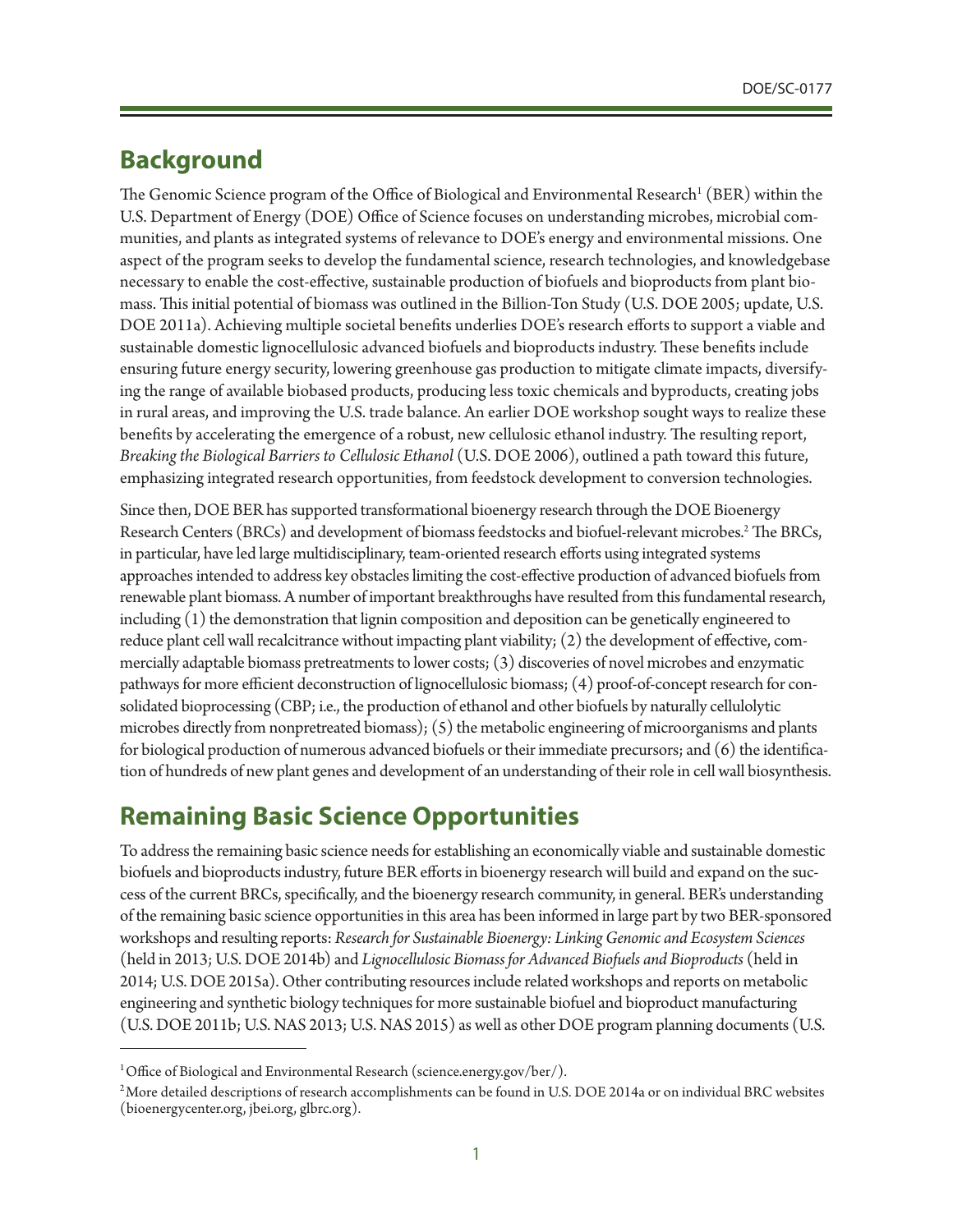DOE 2014c; U.S. DOE 2015b). BER envisions that future basic science opportunities will use an integrated systems approach in the six areas described below.

#### *Sustainability*

The design of sustainable biofuel and bioproduct systems requires knowledge about interactions among crops and their environment, impacts of crop choice and management systems, and key plant-microbe-environment interactions, including nutrient uptake, water use efficiency, and maintenance of soil carbon stocks. Linking advances in genome-driven research to breakthroughs in ecosystem science enables the use of fully integrated systems biology approaches for the fundamental design of sustainable biofuel and bioproduct systems.

Examples of basic science opportunities focusing on sustainability include, but are not limited to:

- Mechanistic understanding of how bioenergy crops interact with biotic and abiotic environmental factors in providing key ecological services such as crop yields, carbon and nutrient cycling, soil erosion control, water quality, and pest and disease control.
- Process and technoeconomic evaluation for biomass-to-fuels technologies addressing the economics of biofuel and bioproduct production to guide basic research priorities.
- Multiscale modeling toward a predictive understanding of the biofuel cropping ecosystem.
- Determination of the biomass crops and crop management systems needed to ensure a sustainably produced feedstock.

#### *Feedstock Development***<sup>3</sup>**

Creation of new bioenergy feedstocks designed for sustainable production and efficient conversion to biofuels or bioproducts will require a systems-level understanding of plant growth and an ability to manipulate crops to achieve predicted beneficial traits.

Examples of basic science opportunities in feedstock development include, but are not limited to:

- Fundamental understanding of plant biology to develop a broader set of biomass crops that are economically viable and environmentally sustainable over a range of geographically distinct field conditions.
- Enhanced, regionally adapted bioenergy feedstocks with improved traits for yield, water use, nutrient uptake and recycling, resilience to biotic and abiotic stress, and efficient conversion to biofuels and bioproducts.
- Genetic tools and biosystems design approaches to advance bioenergy feedstock crop creation and production.
- High-throughput analytical tools to facilitate bioenergy feedstock crop development, evaluation, and production.
- Field testing of potential bioenergy feedstock crops under environmentally relevant conditions across multiple geographic regions and over time to assess viability and robustness.
- Quantitative models informed by experimentation to predict how bioenergy feedstock genotypes perform under various geographic and environmentally relevant conditions.

 ${}^{3}$ Feedstocks include dedicated crops for conversion to biofuels and bioproducts as well as crops that produce biofuels and bioproducts *in planta*.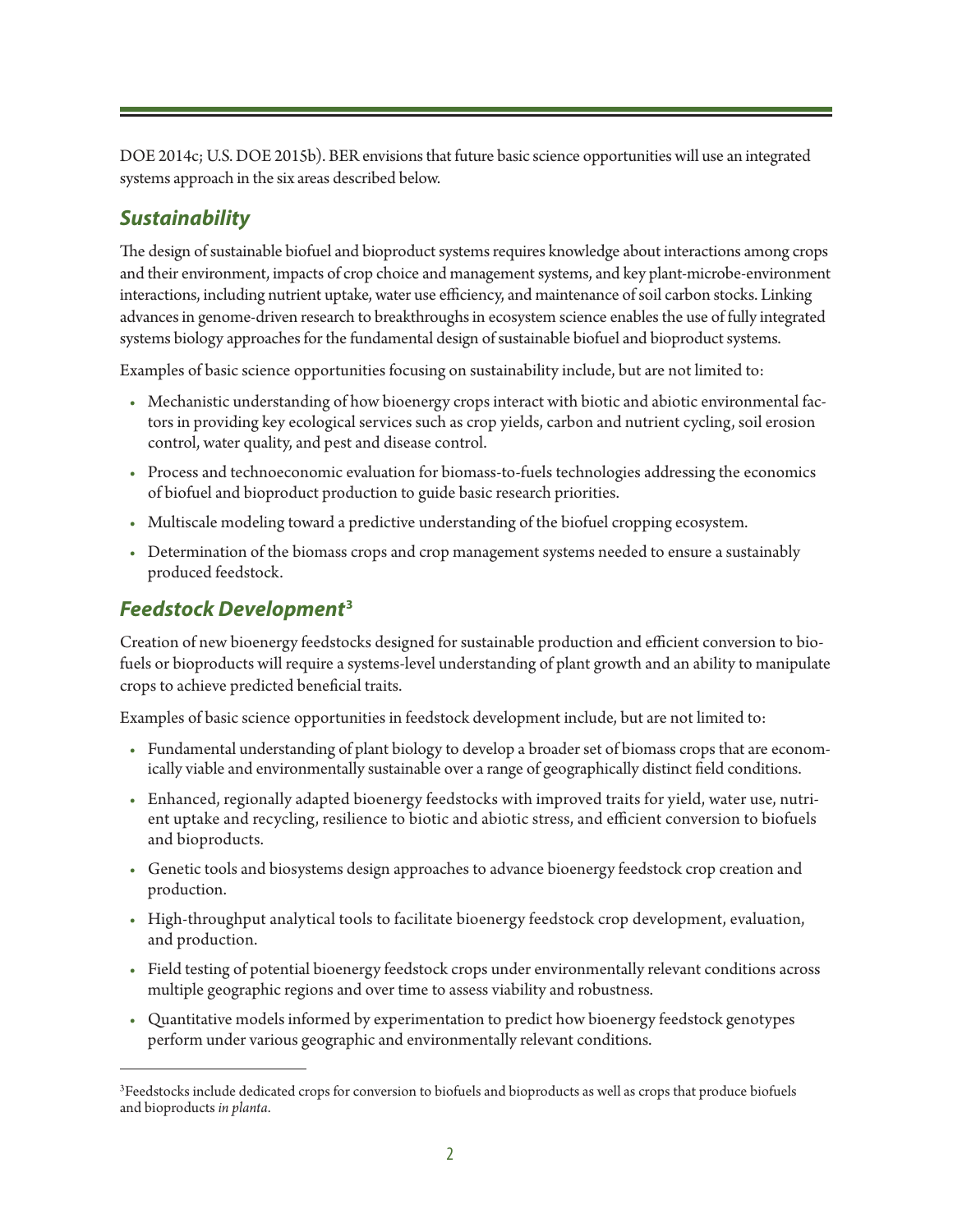• Knowledge of the role of microbial interactions with plants in conferring resistance, tolerance, and adaptability to abiotic and biotic stress and in controlling nutrient availability.

Although model plants serve an important role as tools, BER believes that the sophistication of genomic techniques has advanced sufficiently to enable focused research on current or potential dedicated bioenergy feedstock crops such as switchgrass, poplar, *Miscanthus*, and energy cane.

### *Lignocellulose Deconstruction*

New fundamental knowledge is needed to facilitate the development of deconstruction processes that are lower cost, more efficient, and capable of converting a broader range of lignocellulosic biomass types into hydrolysates that are more readily convertible into biofuels and bioproducts. Current deconstruction processes simply separate out the lignin portion of biomass, resulting in the production of a substantial byproduct of limited value. Better understanding of lignin's chemical and physical properties can facilitate ways to convert a significantly greater proportion of biomass into biofuels and other bioproducts. Additionally, stronger integration between advances in biomass development and biofuel and bioproduct production will strengthen these deconstruction efforts.

Basic science opportunities in biomass deconstruction and separation include, but are not limited to:

- Detailed understanding of plant cell wall biosynthesis, composition, structure, and properties during deconstruction.
- Improved enzymes and approaches for biomass breakdown and cellulose, hemicellulose, and lignin processing.
- Quantitative understanding and multiscale modeling of plant cell wall deconstruction for improving process efficiency.
- Robust feedstock-agnostic pretreatment and separation systems to more efficiently deconstruct and separate plant biomass into its various components for more efficient downstream biofuel and bioproduct production with minimal inhibitor formation.

### *Specialty Fuels Production from Biomass***<sup>4</sup>**

Advances in metabolic engineering and synthetic biology have resulted in bioconversion of biomass into an expanded suite of potential biofuel molecules beyond ethanol. Many of these compounds have energy densities and handling properties more similar to gasoline, diesel fuel, jet fuel, and other current liquid fuel sources. To engineer economically viable biobased production of specialty fuels, greater understanding is needed of interconnecting metabolic systems, factors influencing pathway efficiency, fuel yield, production rate, energy balance, and tolerance of platform organisms to industrial production conditions.

Examples of basic science opportunities in specialty fuels production from biomass include, but are not limited to:

• A predictive systems-level understanding of the cellular and molecular processes to improve fermentation yields, expand diversity of production pathways, and increase tolerance for major chemical classes of inhibitors.

<sup>4</sup> Specialty fuels are defined as nonfood crop–based liquid biofuels other than ethanol.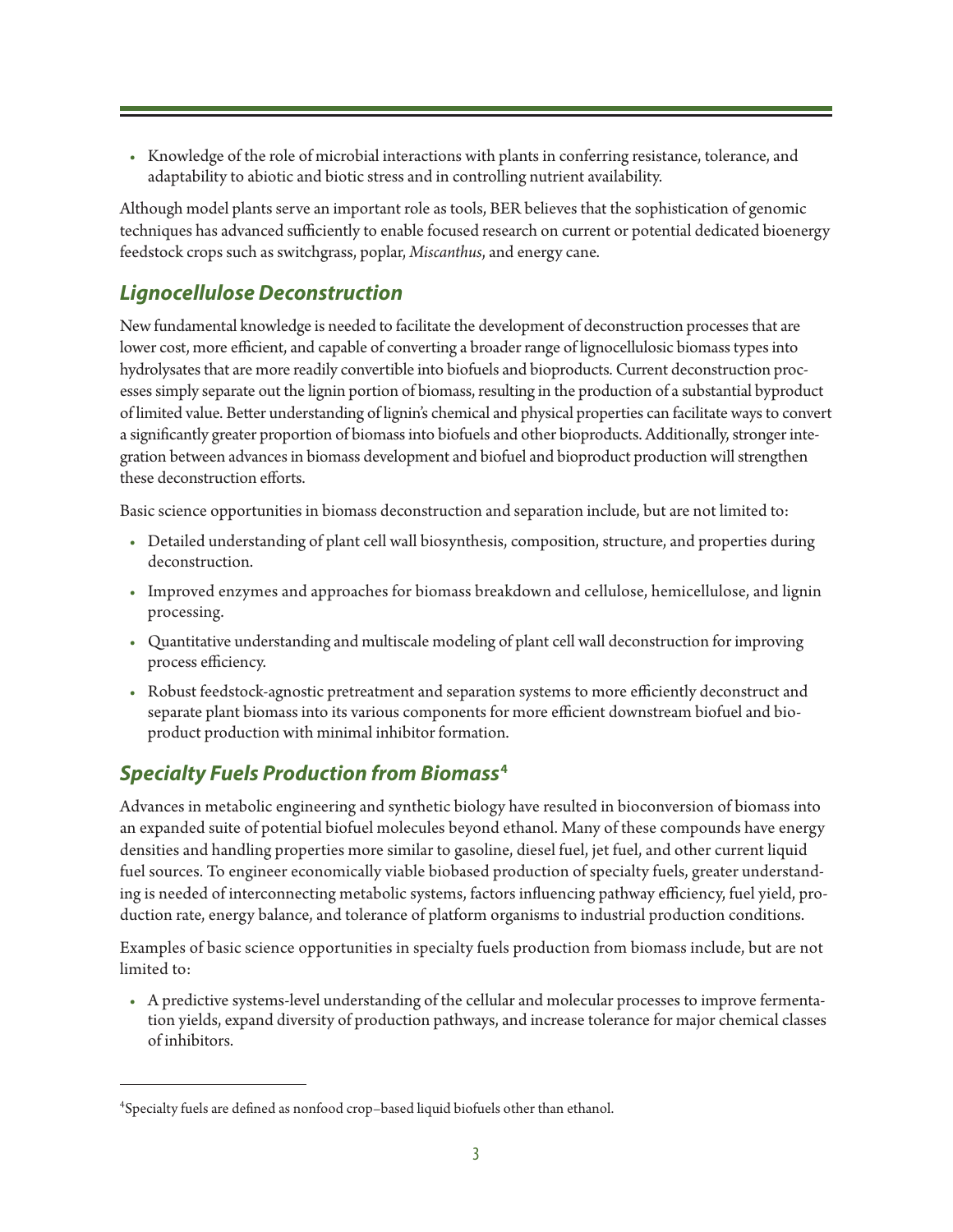- Development of a broader set of platform microorganisms suitable for metabolic engineering in biofuel production and CBP.
- High-throughput methods to screen or select high-performance strains or constructs for improving product formation rates, titers, yields, and selectivity (i.e., the ability to produce only the desired product without byproducts).
- Development of new, broad-based genetic and metabolic engineering and synthetic biology techniques to access a greater diversity of microorganisms and plants for bioenergy purposes and enhance production efficiency of advanced biofuels.
- New approaches and models that can predict optimal production pathways, metabolic models that fully articulate the metabolic complexity from genomic and metabolomic data, and models that can predict behavior and yields in scaled-up applications.

#### *Bioproduct Development from Biomass***<sup>5</sup>**

Advances in biofuel production made possible by basic research clearly have revealed that developed technologies can be applied directly to the production of numerous other commodity chemicals from renewable biomass. In fact, basic research to diversify the range of fuels and products that can be produced from renewable biomass can increase overall cost efficiencies and provide market flexibility to a burgeoning bioenergy and bioproduct industry. Shifting the production of commodity chemicals to those originating from biomass instead of petroleum recognizes the potential for environmental and economic benefits as well as for the unbounded diversity of new molecules that could be produced via biological conversion pathways. The synergies between methods and approaches for fuel and bioproduct syntheses create an opportunity to leverage basic research in biofuels development with potentially advancing a broader biobased economy (OSTP 2012).

Basic science opportunities in bioproduct development from biomass include, but are not limited to:

- Identification and optimization of mass- and energy-conserving microbial pathways to obtain promising intermediates and final bioproducts from biomass that are less toxic and more environmentally benign compared to current products produced from petroleum or natural gas.
- High-throughput, real-time, *in situ* analytical techniques for understanding and characterizing the pre- and postbioproduct separation streams in detail.
- Methodologies for efficiently identifying viable target molecules, identification of high-value bioproducts in existing biomass streams, and utilization of current byproduct streams.
- Identification and improvement of plant feedstocks with higher extractible levels of desired bioproducts or bioproduct precursors, including lignin streams that are homogeneous and consistent.

### *Research Technologies*

Success in scientific discovery is intimately connected to the development of new technologies for research. New approaches in biotechnology, such as miniaturization and automation of systems, serve both to accelerate discovery and to reduce its costs. These developments certainly have been seen in the advancement of

 $^5$ Bioproducts are those nonpharmaceutical chemicals that can directly replace or substitute for chemicals currently derived from petroleum or natural gas.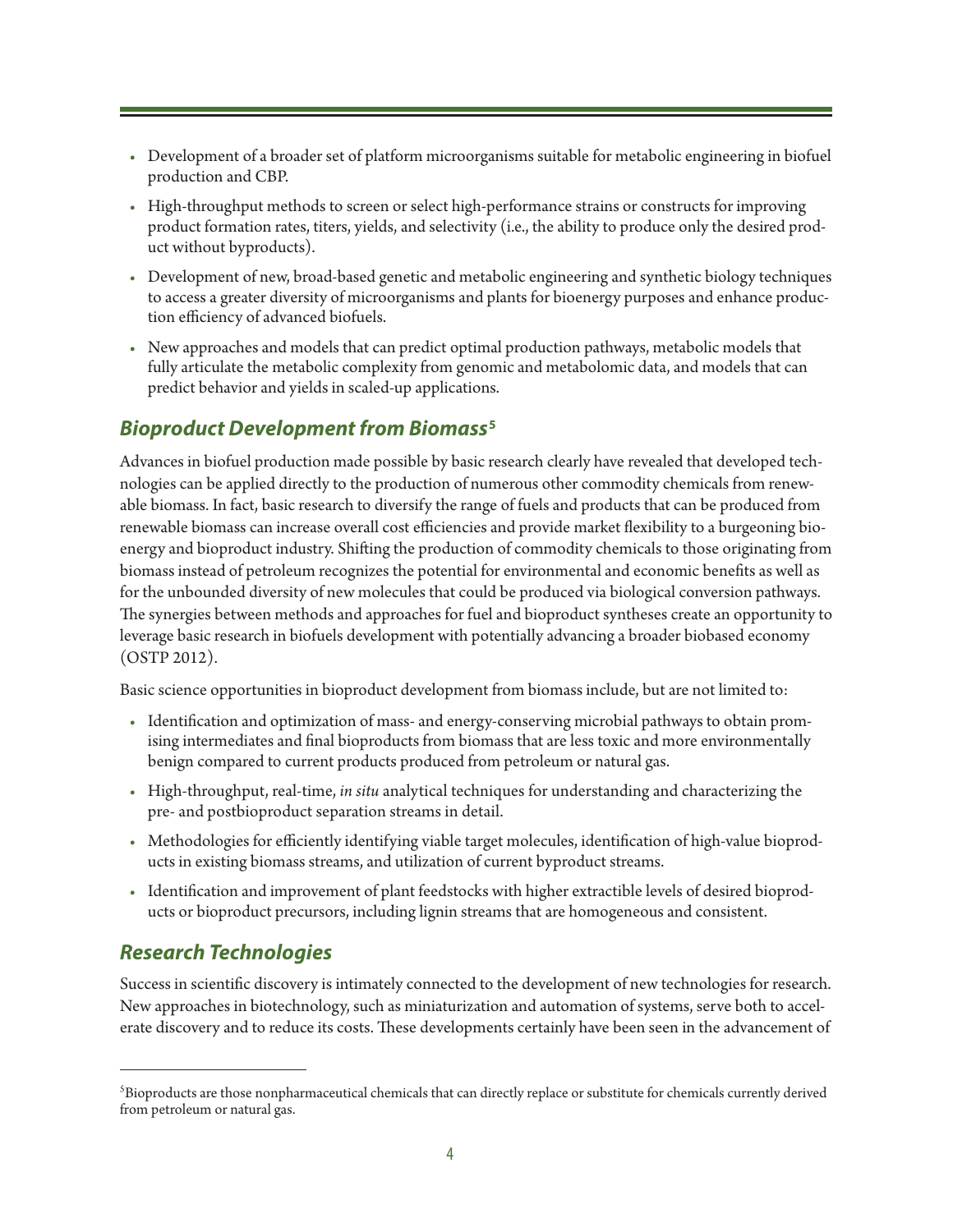DNA sequencing technologies over the past couple of decades. Therefore, BER sees the development and application of relevant new technologies as critical to research efforts in biofuels and bioproducts.

These new research technology efforts can be leveraged with capabilities available at the DOE Office of Science national scientific user facilities. DOE operates several major user facilities including the Synchrotron Light and Neutron Sources, Joint Genome Institute ( JGI), Environmental Molecular Sciences Laboratory (EMSL), and Nanoscale Science Research Centers. These facilities offer multiple state-of-the-art instrumentation capabilities applicable to gaining a detailed understanding of the molecular and systems biology properties of bioenergy-relevant processes.<sup>6</sup>

Additionally, these research efforts are anticipated to be complemented by robust efforts in computational biology and bioinformatics. There is an increasing need to incorporate high-performance computing into systems biology research to enable efficient analysis of large and diverse genomic and experimental datasets. DOE assets in high-performance computing frameworks will provide capabilities not only to work with large datasets, but also to share, collaborate on, and reproduce analyses more easily. These assets are complemented by the development of the DOE Systems Biology Knowledgebase (KBase), an integrated platform for large-scale analyses and combining multiple lines of evidence to model plant and microbial physiology and community dynamics. These capabilities will greatly facilitate a systems approach to bioenergy research, allowing researchers to assess the impact of their results in the broader bioenergy production context. Computational biology tools and models are expected to help accelerate the understanding of complex plant and microbial datasets to generate effective solutions for bioenergy challenges.

### **BER Vision Forward**

Integrated systems approaches are needed to tackle the inherently fundamental and interdisciplinary challenges impeding cost-efficient production of biofuels and bioproducts from renewable biomass. This objective requires integrating basic research skills and expertise in areas such as agronomy, genomics, biochemistry and analytical chemistry, microbial and plant genetics, physiology, structural and computational biology, bioinformatics, systems and synthetic biology, and chemical and process engineering. BER looks to the scientific community to develop novel insights into biological processes and envisions innovative, integrated, multidisciplinary approaches and strategies for addressing the challenges identified in this white paper. Data sharing and integration of research efforts in the focus areas are critical for enabling new knowledge from one discipline to directly inform research in the other areas. BER will continue to focus research at the interface between basic and applied science on applications for biofuels and bioproducts, providing basic knowledge as well as insight into new technical solutions. Basic research must proceed with an in-depth understanding of the current industrial-level roadblocks and bottlenecks that must be overcome to develop research directions that aim to resolve those obstacles. A measure of success of this basic research effort to underpin more applied research will be new developments and advances in areas such as knowledge, processes, biotechnology, and enabling technologies that can be adopted by industry for production of biofuels and bioproducts.

 $^6$ Information about all DOE Office of Science national scientific user facilities is available at [science.energy.gov/user](http://science.energy.gov/user-facilities/user-facilities-at-a-glance/)[facilities/user-facilities-at-a-glance/.](http://science.energy.gov/user-facilities/user-facilities-at-a-glance/)